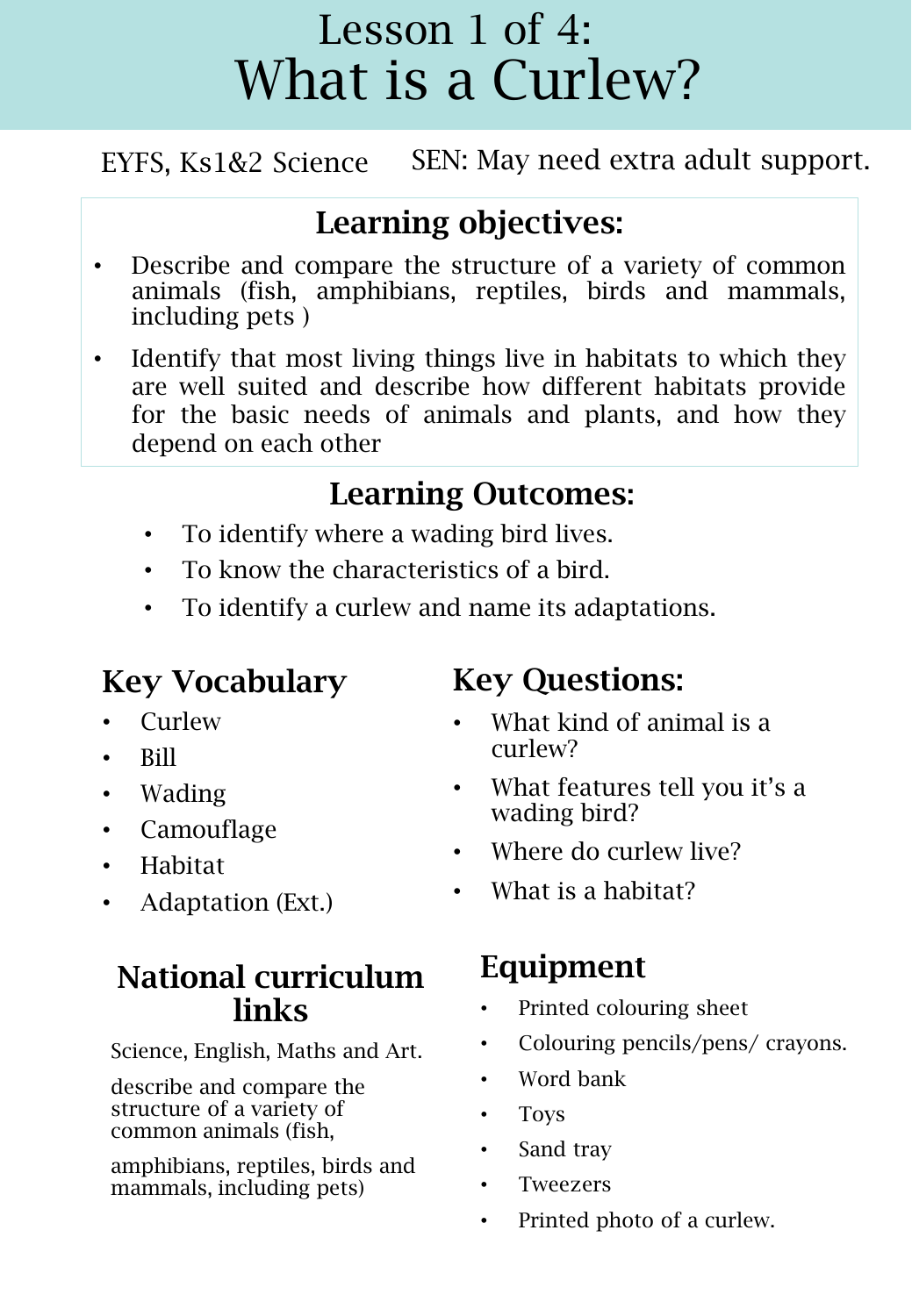### Introduction (10mins)

- Curlew Country is a group based in Shropshire and Wales who are working to help a special bird called the Curlew. Has anybody heard of or seen a Curlew before?
- (Show pictures of a Curlew): [curlewcountry.org/curlewcam](https://curlewcountry.org/curlewcam)
- A Curlew is a wading bird, which is a type of bird that likes to spend time in water, it has long legs so that it can walk through the shallow water looking for food. It also has a really, long curved bill; can anybody guess why? These things are called adaptations.
- They use that wonderful long bill to search the wet mud or sand for food.:
- Sadly, Curlews have not been doing so well in the wild. In places where we used to see lots, we are seeing less and less.

### Main Activity (30mins)

- Activity. EYFS, Ks1: Finding items in wet sand using tweezers, tools or hands and evaluating which works best and talking about why. Cross-curricular link speaking and listening. Extension: Record findings.
- Activity: Ks1&2: Curlew Colouring, Drawing a curlew and label parts.
- Show photos of Curlews for references to colours.
- Colour in and label the parts of a curlew on the picture below, you can look at the photos to help you choose colours! Can you name your Curlew? What do you think it uses all the parts you've labelled for? Why does the bird have these colours and pattern?
- (Line drawing of Curlew)
- Curved Bill For finding food, Key words, bill, adaptation
- Long legs for wading: Key word, Wading What does 'wading' mean?
- Wings for flying
- Speckled feathers for keeping hidden Key word, camouflage.
- Tail to help steer when flying
- Large feet for walking on soft mud and water cross curricular science, why do they need big feet?
- Eyes for looking for danger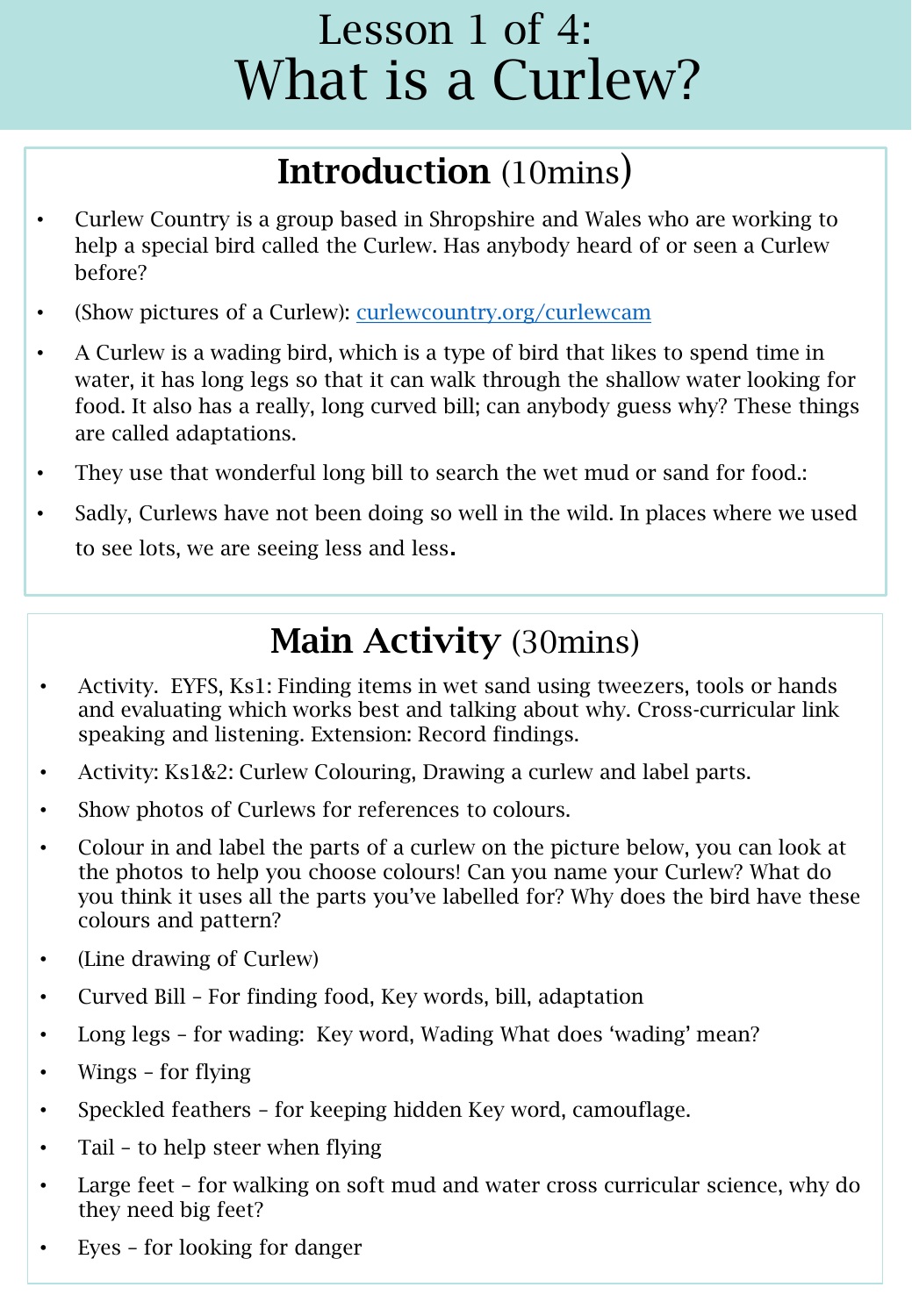#### Additional Activity

Who has the best camouflage?

This can be in small groups alongside other activities.

Ask what camouflage might mean and find out if children have seen 'camouflage' design on clothing or in the news. Ask why it might be used. Curlew camouflage helps them blend i to the grasslands they nest in  $-$  making them difficult to find! This helps keep them and their nests safe.

Adult to hide toys; matching their colours to backgrounds with some not matched so they stand out.

Children to investigate and record which are most easily found and suggest why this might be.

The information could be recorded on a whole class pictograph, graph or chart.

Students will: Be able to identify that a curlew is a bird with adaptations.

Teacher will: Prepare resources, guide lesson and support.

Less able students will: Know that a curlew is a bird and name some adaptations.

More able students will: Know that a curlew is a wading bird and be able to name, describe and explain some adaptations.

Adaptions for less able students: Provide one to one support and encouragement

Extensions: Write a sentence to explain the adaptations.

Plenary (10mins): Peer review children's work, discuss curlew adaptations

Assessment criteria: Children can identify a curlew and its adaptations

#### Assessment Methods

| <b>Questioning</b>                  | Labelled and      |
|-------------------------------------|-------------------|
| Group discussion<br>Peer discussion | coloured drawing  |
|                                     | Ext. Written work |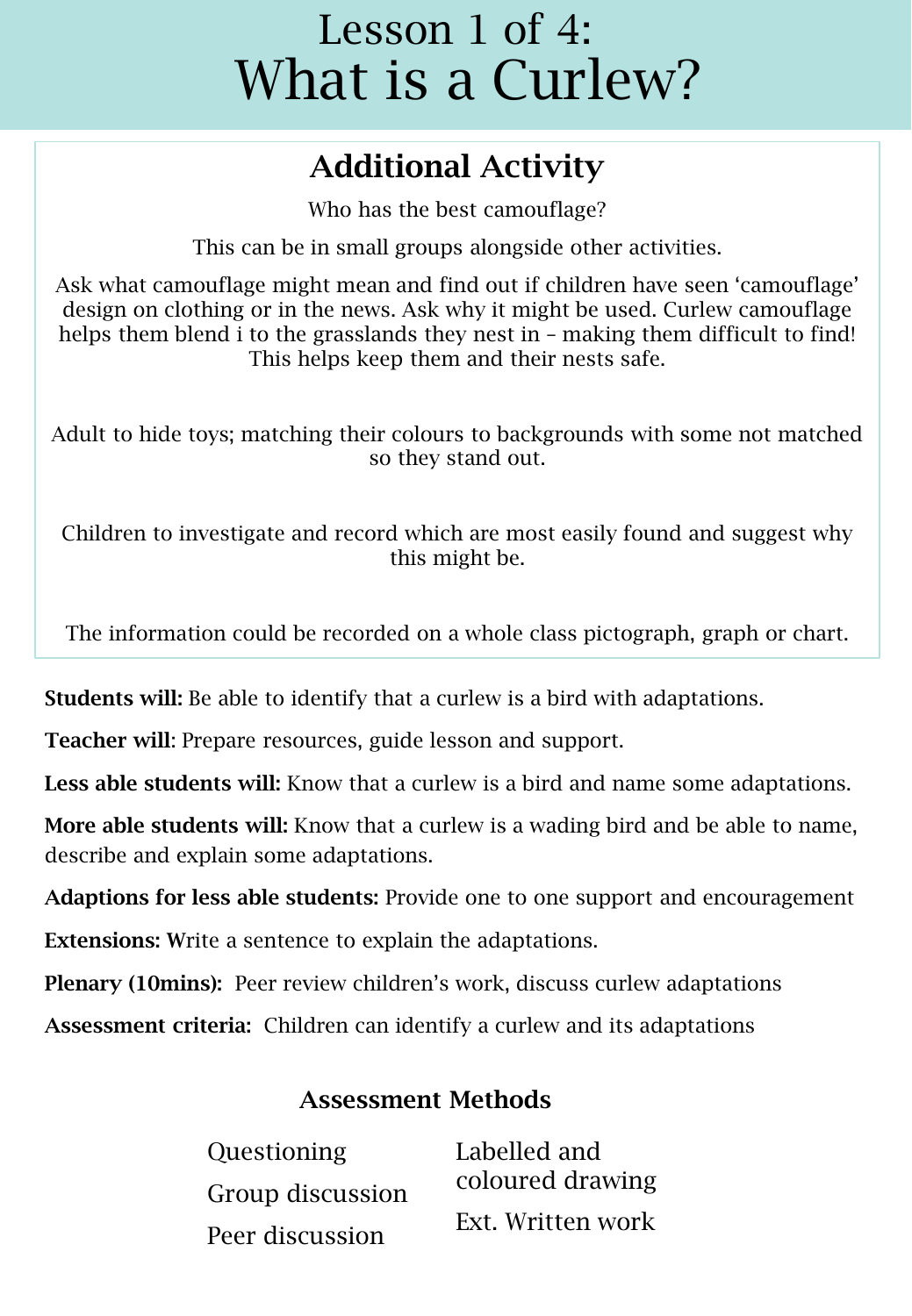